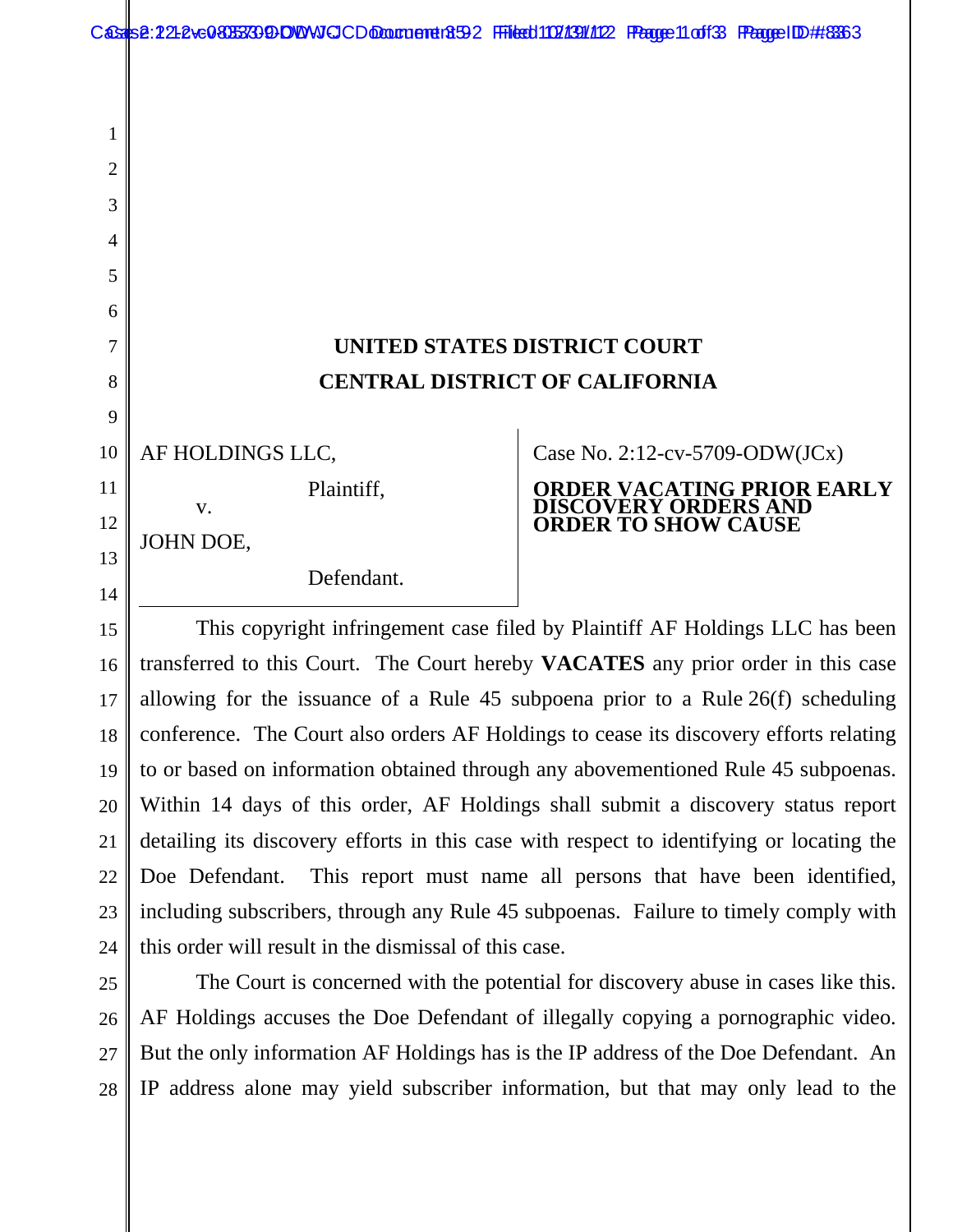1 2 3 4 5 6 7 8 9 10 11 12 13 person paying for the internet service and not necessarily the actual infringer, who may be a family member, roommate, employee, customer, guest, or even a complete stranger. *Malibu Media LLC v. John Does 1–10*, No. 2:12-cv-01642-RGK-SSx, slip op. at 4 (C.D. Cal. Oct. 10, 2012). And given the subject matter of AF Holdings's accusations and the economics of defending such a lawsuit, it is highly likely that the subscriber would immediately pay a settlement demand—regardless whether the subscriber is the actual infringer. This Court has a duty to protect the innocent citizens of this district from this sort of legal shakedown, even though a copyright holder's rights may be infringed by a few deviants. Thus, when viewed with the public interest in mind, the Court is reluctant to allow any fishing-expedition discovery when all a plaintiff has is an IP address—the burden is on the plaintiff to find other ways to more precisely identify the accused infringer without causing collateral damage.

14 15 16 17 18 19 20 21 22 23 24 25 Thus, the Court hereby **ORDERS** AF Holdings **TO SHOW CAUSE** in writing within 14 days why early discovery is warranted in this situation. Under Ninth Circuit precedent, a plaintiff should ordinarily be allowed discovery to uncover their identities, but discovery may be denied if it is (1) clear that discovery would not uncover the identities, or (2) that the complaint would be dismissed on other grounds. *Gillespie v. Civiletti*, 629 F.2d 637, 642 (9th Cir. 1980). AF Holdings must demonstrate to the Court, in light of the Court's above discussion, how it would proceed to uncover the identity of the actual infringer once it has obtained subscriber information—given that the actual infringer may be a person entirely unrelated to the subscriber—while also considering how to minimize harassment and embarrassment of innocent citizens. Failure to timely comply with this order will also result in the dismissal of this case.

26 27 28 AF Holdings's discovery status report and response to this Order to Show Cause should be filed only in case no. 2:12-cv-5709-ODW(JCx), and should be combined with the discovery status reports and responses for the related cases, unless